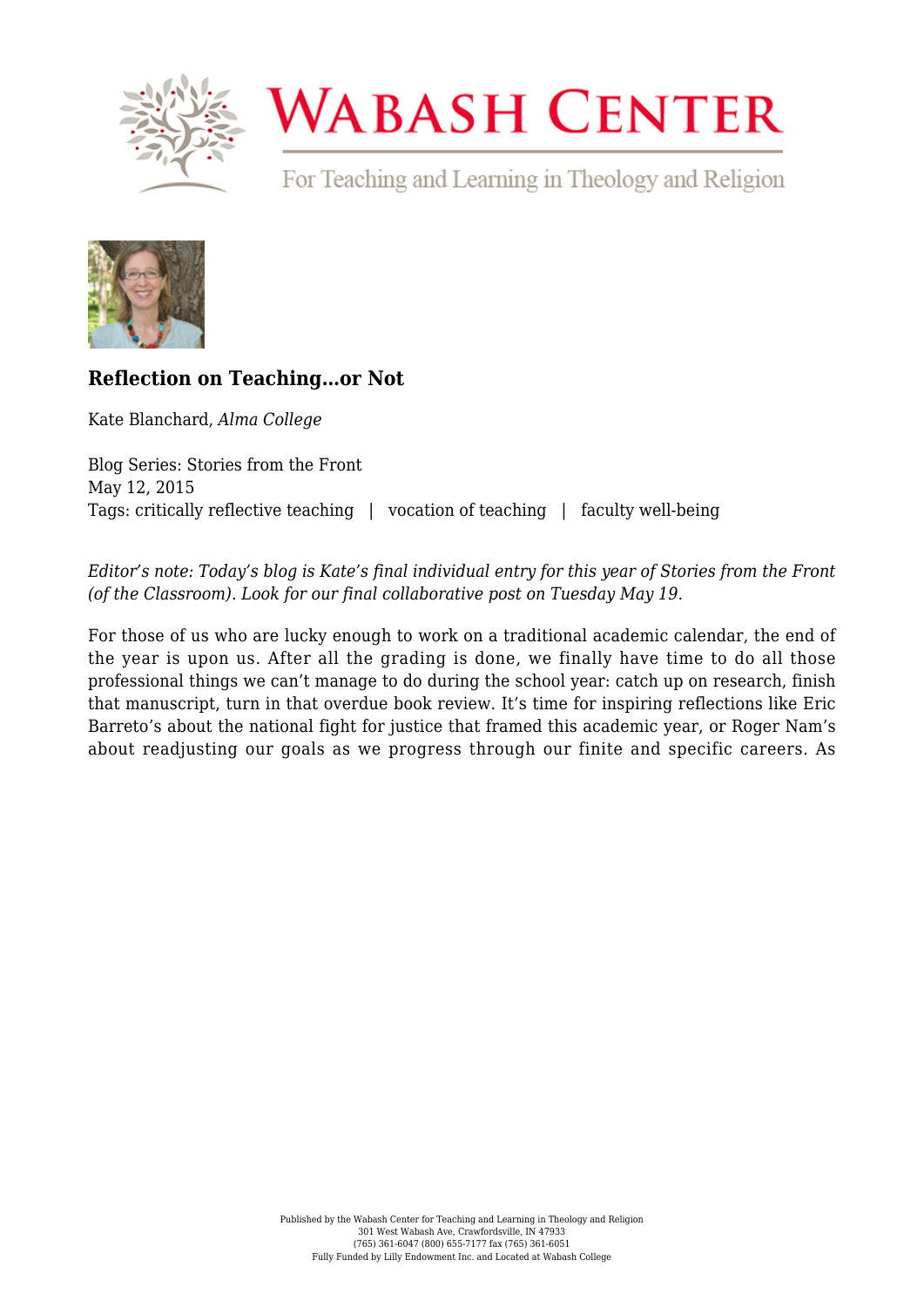

Hmmm...maybe this is the perfect time to take up the

committed teachers and Wabash devotees. **accordion** and we know it's also time to look back on last year's courses and reflect upon what went well and what we could do better.

Right?

Then again, maybe it's just time to crash on the couch and binge-watch *Game of Thrones* or *Scandal* or whatever sport is in season now. Time to garden or clean out the garage. Time to take a vacation. Maybe it's finally time to get to the dentist and the salon for some longignored personal care. Those of us in colder parts of the country may be especially anxious to take walks or get out the bike. Wherever we are, we may be in desperate need of detox from nine months of academic meetings and depressing articles in the *Chronicle*, not to mention that one scathing teaching evaluation we received amid the dozens of tepid ones and occasional glowing ones.

In other words, maybe the end of teaching season means it's time to do ANYTHING BUT THINK ABOUT TEACHING.

In alternate years I teach a 3:3 or a 3:2:1; this year was a 3:3, which means I finished my classes in late April. I took a wonderful vacation with my family during which I forgot all about my job and put on about five pounds, and am now in my first week at home without a schedule. Normally I spend the first week or two of summer feeling aimless, moping around the house yowling like my oldest cat, not wanting to commit to anything in particular. I meet friends for coffee, do a little weeding, and check Facebook way too often. I did manage a tiny bit of work this week so I could say I'd done *something* (creating a Word document for a brand-new syllabus counts, right?) and here I am writing one last blog post for your edification.

One thing I haven't done is look back in any organized way on the teaching year. I always mean to do that at the end of the term, but when the time comes I can't seem to put energy into the past when I feel I should be prepping for the future. It's not that I don't ever reflect on